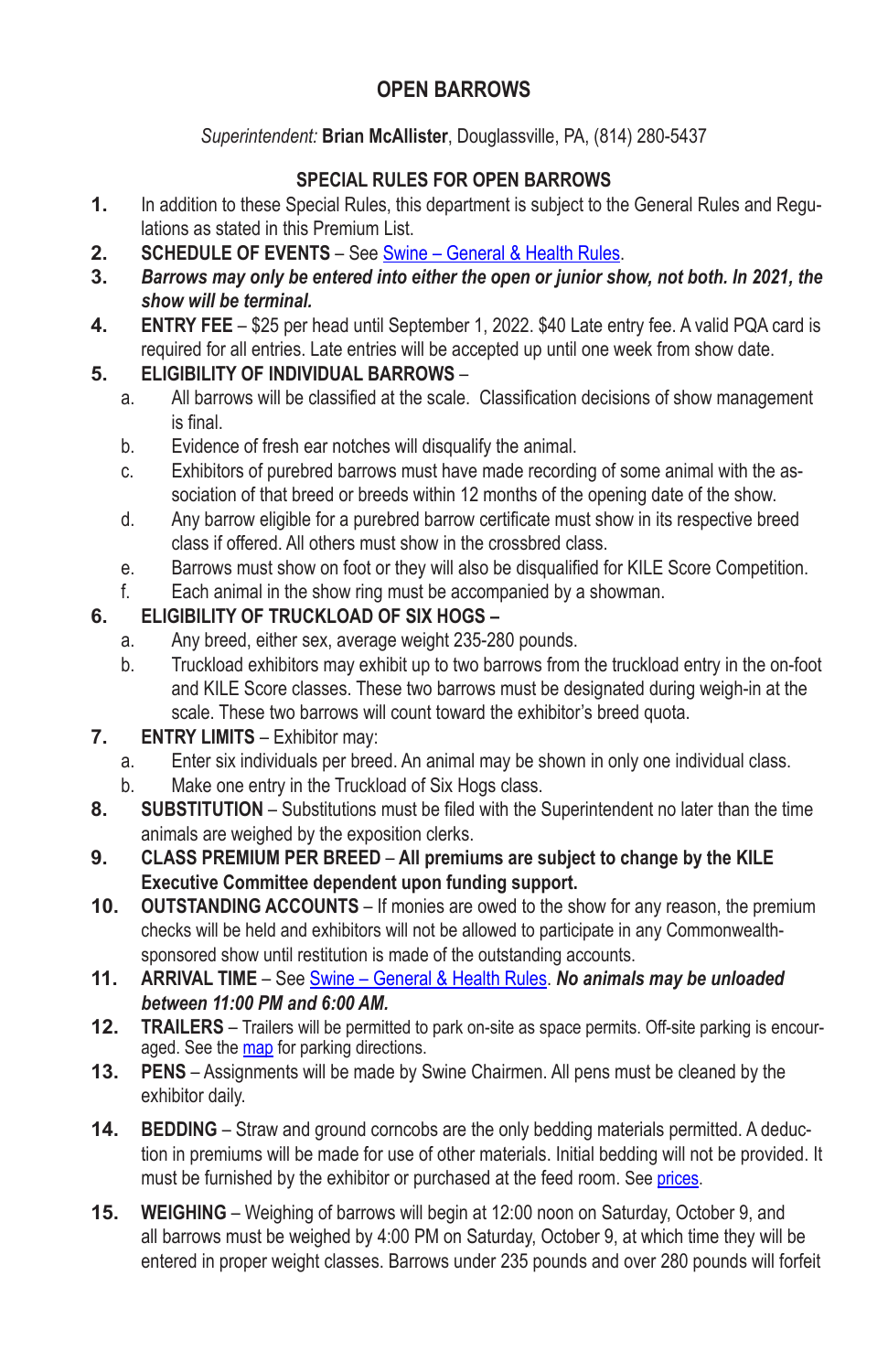entry fee and cannot show. Underweight animals will be returned to the exhibitor. Overweight animals will be ineligible for show and sold by Barrow Show Management. There will be no re-weighing nor weighing of barrows prior to the scheduled weigh-in.

Exhibitors must put their own animals in the scale chute. Ownership of each animal must be announced by the exhibitor or his/her representative at weigh-in and this designation is final.

- **16.** A committee representing Show Management will observe the handling of all animals, both in and out of show ring, and will have the authority to disqualify any exhibitor for unethical practices.
- **17. Grooming** No dressing other than water may be used on the animals. Must have minimum hair length of one half inch. Penalty will be immediate disqualification from the show. Barrows must not be slick shorn.
- **18. ON‑FOOT CHAMPIONS** Breed Champions, Open Champions, Junior Champions and Grand Champions will be selected. First-place winners within breeds will complete for breed champion. In the Junior Show, first-place winners within weight classes will compete for Junior Champion. Breed Champions will compete for Open Champion. Junior Champion and Open Champion will compete for Grand Champion. In all cases, the second-place animal to the one named Champion will compete for the Reserve Champion.
- **19. SALE OF MARKET SWINE NOT SELECTED FOR KILE SCORE DIVISION** Following judging, all market swine, including those ineligible for competition but excluding truckloads, must be sold directly to the buyer as arranged by Barrow Show Management.
- **20. KILE SCORE EVALUATION** Carcasses will be evaluated ultrasonically at weigh-in.
	- a. Any error in the results of KILE SCORE DIVISION tabulations reported to Show Management within 10 days of postmark of show results will be considered for correction.
	- b. KILE SCORES will be based on the current objective evaluation method of the meat industry or another method agreed upon by Barrow Show Management.
	- c. Because of limitations, all of the barrows shown may not be evaluated for KILE Score. The number selected for evaluation will be prorated according to class size. Those not eligible for evaluation will be selected by the judge immediately after the class enters the ring and before the remainder of the class is placed.
- **21. KILE SCORE** Open Champion and Junior Champion will be selected from the first-place KILE Score entries, with the Champions competing for Grand Champion. In all cases, the second-place animal to the one named Champion will compete for Reserve Champion.

**INSTRUCTIONS FOR JUDGING AND PLACING BARROWS** – On‑Foot ‑ A score of 1, 2, or 3 will be assigned to each barrow based on soundness, freshness, or the condition of being a late castrate. The scorer will submit his scoring record to the barrow Superintendent prior to the final placing and discussion of the barrows. On-Rail - Place only carcasses that meet weight and certification requirements.

Final placing will be based on KILE SCORE and converting to a point score based on soundness, freshness, and condition of castration as follows:

| <b>Classification</b> | <b>Description</b>                      |        |
|-----------------------|-----------------------------------------|--------|
|                       | Severe unsoundness and/or late castrate | $-1.5$ |
|                       | and/or excessive staleness              |        |
|                       | Mild unsoundness and/or late castrate   | $-1.0$ |
|                       | and/or excessive staleness              |        |
|                       | Acceptable in terms of structural       | 0.0    |
|                       | soundness and/or freshness              |        |

‑ In case of ties in KILE Score, placing will be determined by considering loin muscle area,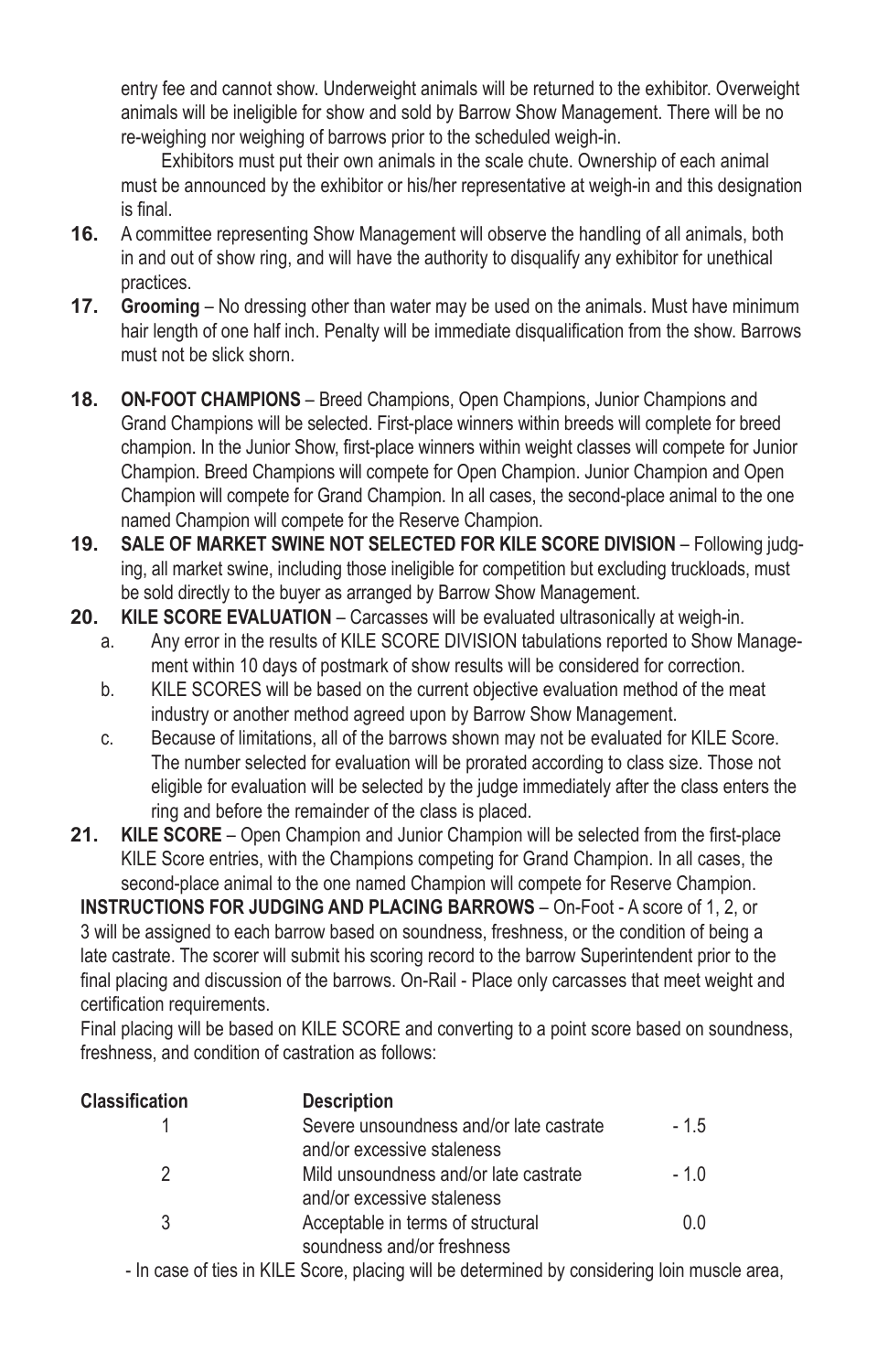then fat depth.

- The following table includes the effects of on-foot classification of 1 or 2 on the KILE Scorer:

| <b>Percent</b> | On-Foot      |                   | KILE         |
|----------------|--------------|-------------------|--------------|
| <b>Primal</b>  | <b>Score</b> | <b>Adjustment</b> | <b>Score</b> |
| 44.0           |              | $-1.5$            | 42.5         |
| 44.0           | 2            | $-1.0$            | 43.0         |
| 44.0           | 3            | 0.0               | 44.0         |

- **22. SALES** All sales are arranged by Barrow Show Management and proceeds will be distributed to exhibitors within 30 days following the show.
- **23. JUNIOR BARROW SHOW** See Junior Barrow details as printed later in this document.
- 24. **HEALTH RULES** The rules governing Market Swine are printed at **Swine** General & Health Rules.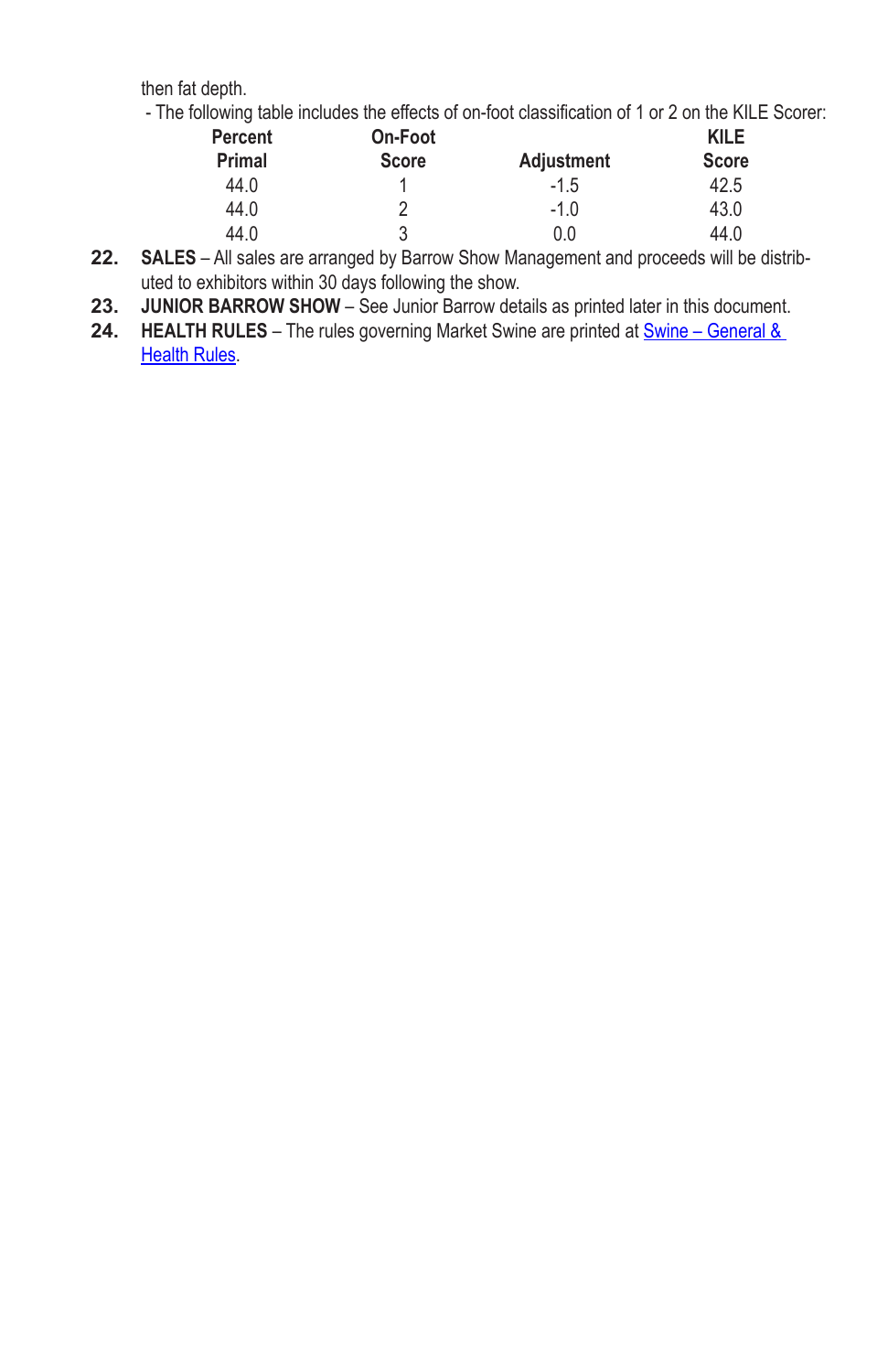| Section                                  | 0001      | 0002          | 0003  | 0004      | 0005     | 0006            | 0007             | 0008      | 0009      | 0010     |
|------------------------------------------|-----------|---------------|-------|-----------|----------|-----------------|------------------|-----------|-----------|----------|
| <b>OPEN</b><br><b>BARROWS</b><br>ON-FOOT | Berkshire | Chester White | Duroc | Hampshire | Landrace | China<br>Poland | Swine<br>Spotted | Yorkshire | Crossbred | Hereford |
| Open Barrow On-Foot+                     | 101       | 111           | 121   | 131       | 141      | 151             | 161              | 171       | 181       | 191      |
| Champion Open Barrow On-Foot             | 105       | 115           | 125   | 135       | 145      | 155             | 165              | 175       | 185       | 195      |
| Reserve Champion Open Barrow On-Foot     | 106       | 116           | 126   | 36        | 146      | 156             | 166              | 176       | 186       | 196      |

+ Enter only in the breed "Open Barrow On‑Foot Class." – The specific weight class will be determined upon weighing at EXPOSITION.

There will be three classes of single barrows:

Light 235-250 pounds; Medium 251-265 pounds; Heavy 266-280 pounds. If the total number of barrows in a breed exceeds 50, there will be four live weight classes. If there are eight or fewer barrows shown in a breed, they will all be shown in one class.

Each exhibitor is limited to six entries per breed.

|   | <b>PLACE</b> |                                                  |                |    |                                                                       |    |    |    |    |    |    |    |    |    |                    |    |                       |
|---|--------------|--------------------------------------------------|----------------|----|-----------------------------------------------------------------------|----|----|----|----|----|----|----|----|----|--------------------|----|-----------------------|
|   |              | 1                                                | $\overline{2}$ | 3  | 4                                                                     | 5  | 6  | 7  | 8  | 9  | 10 | 11 | 12 | 13 | 14                 | 15 | <b>TOTAL</b>          |
| A | 15           | 55                                               | 50             | 35 | 33                                                                    | 26 | 24 | 22 | 20 | 19 | 18 | 17 | 16 | 15 | 15                 | 15 | 380                   |
| N | 14           | 50                                               | 45             | 33 | 31                                                                    | 25 | 24 | 22 | 20 | 19 | 17 | 16 | 15 | 15 | 15                 |    | 347                   |
| ı | 13           | 50                                               | 45             | 33 | 31                                                                    | 25 | 24 | 22 | 20 | 19 | 17 | 15 | 15 | 15 |                    |    | 331                   |
| M | 12           | 50                                               | 45             | 33 | 31                                                                    | 24 | 22 | 20 | 18 | 17 | 16 | 15 | 15 |    |                    |    | 306                   |
| A | 11           | 50                                               | 45             | 33 | 31                                                                    | 24 | 22 | 20 | 18 | 17 | 16 | 15 |    |    |                    |    | 291                   |
| L | 10           | 50                                               | 45             | 33 | 31                                                                    | 24 | 22 | 20 | 18 | 16 | 15 |    |    |    |                    |    | 274                   |
| S | 9            | 50                                               | 45             | 32 | 29                                                                    | 22 | 20 | 18 | 16 | 15 |    |    |    |    |                    |    | 247                   |
|   | 8            | 50                                               | 45             | 32 | 29                                                                    | 21 | 20 | 18 | 16 |    |    |    |    |    |                    |    | 231                   |
| s | 7            | 50                                               | 45             | 32 | 29                                                                    | 21 | 18 | 16 |    |    |    |    |    |    |                    |    | 211                   |
| н | 6            | 50                                               | 45             | 32 | 29                                                                    | 20 | 17 |    |    |    |    |    |    |    |                    |    | 193                   |
| o | 5            | 49                                               | 45             | 31 | 27                                                                    | 19 |    |    |    |    |    |    |    |    |                    |    | 171                   |
| W | 4            | 48                                               | 43             | 29 | 26                                                                    |    |    |    |    |    |    |    |    |    |                    |    | 146                   |
| N | 3            | 46                                               | 42             | 28 |                                                                       |    |    |    |    |    |    |    |    |    |                    |    | 116                   |
|   | 2            | 44                                               | 40             |    |                                                                       |    |    |    |    |    |    |    |    |    |                    |    | 84                    |
|   | 1            | 42                                               |                |    |                                                                       |    |    |    |    |    |    |    |    |    |                    |    | 42                    |
|   |              | Breed Champion Barrow On-Foot                    |                |    |                                                                       |    |    |    |    |    |    |    |    |    | \$85 and Rosette   |    |                       |
|   |              | Breed Reserve Champion Barrow On-Foot            |                |    |                                                                       |    |    |    |    |    |    |    |    |    | \$50 and Rosette   |    |                       |
|   |              | Section 0010                                     |                |    |                                                                       |    |    |    |    |    |    |    |    |    |                    |    | <b>OPEN CHAMPIONS</b> |
|   |              | <b>197.</b> Open Champion Barrow On-Foot         |                |    |                                                                       |    |    |    |    |    |    |    |    |    | +\$150 and Rosette |    |                       |
|   |              | <b>198.</b> Open Reserve Champion Barrow On-Foot |                |    |                                                                       |    |    |    |    |    |    |    |    |    | +\$100 and Rosette |    |                       |
|   |              |                                                  |                |    | +Sponsored by: EMM Sales & Service, Inc. & The Wilson Trailer Company |    |    |    |    |    |    |    |    |    |                    |    |                       |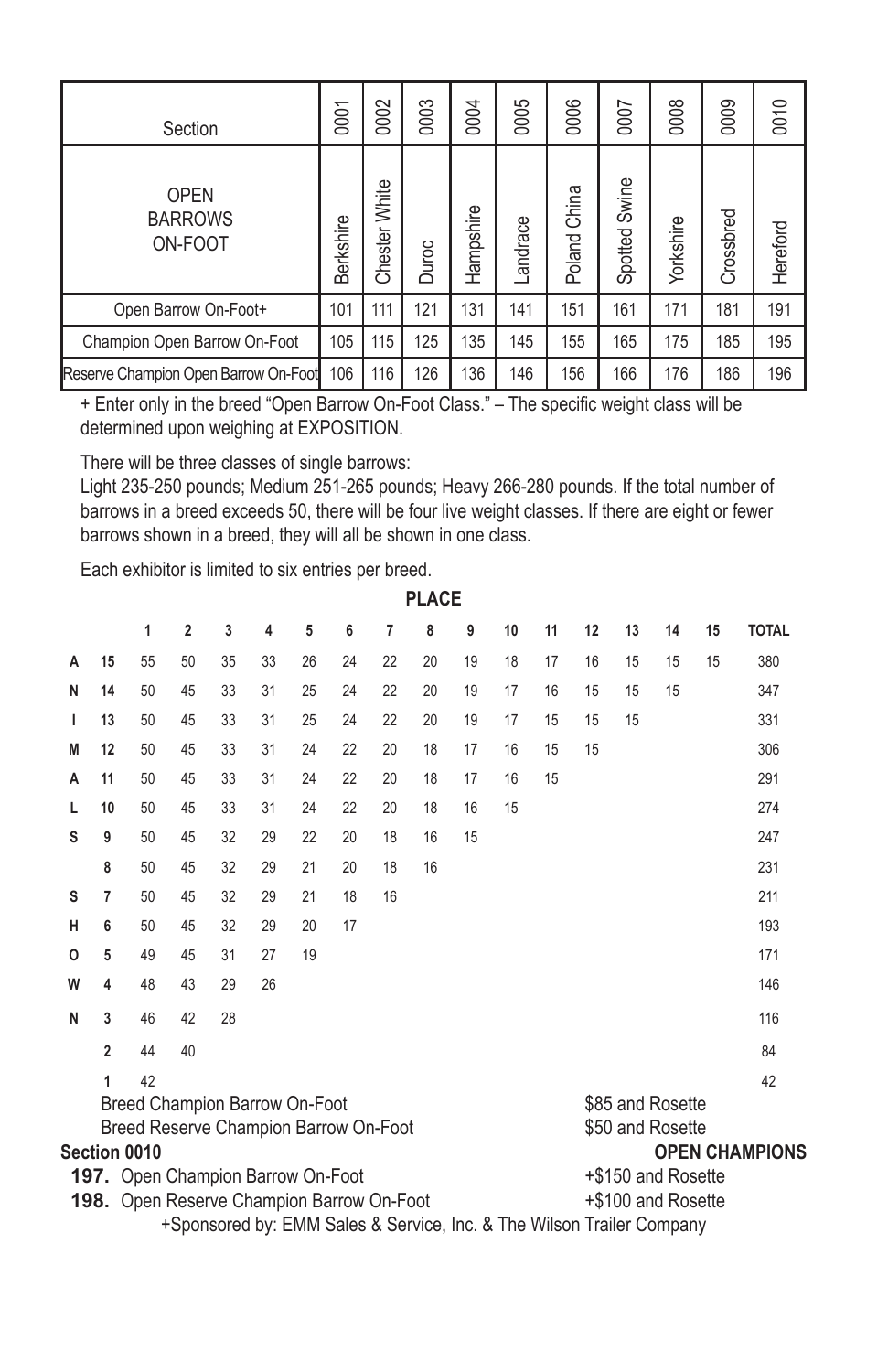#### **SUPREME CHAMPIONS (Open & Junior Champions Competing)**

**199.** Grand Champion Barrow On-Foot \$50 and Special Award

**200.** Reserve Grand Champion Barrow On-Foot \$25 and Special Award

## **TRUCKLOAD OF SIX MARKET HOGS**

Enter only in Class 250. Upon completion of weighing, truckloads will be divided into two classes of similar number by the show committee. Truckloads with average weight less than 235 pounds will be disqualified. Market swine are sold by Barrow Show Management. However, truckloads may be retained by the exhibitor and are not required to be sold. If sold, they will be entered in the KILE Score Truckload class.

| Class |                                                                                                   | 1st               | 2 <sub>nd</sub> | 3 <sup>rd</sup> | 4 <sup>th</sup> | Total |
|-------|---------------------------------------------------------------------------------------------------|-------------------|-----------------|-----------------|-----------------|-------|
| 251.  | Lightweight Truckload of 6 hogs, any breed, sired by<br>registered boars - either sex represented | \$100             | \$85            | \$65            | \$50            | \$300 |
| 252.  | Heavyweight Truckload of 6 hogs, any breed, sired<br>by registered boars - either sex represented | \$100             | \$85            | \$65            | \$50            | \$300 |
| 253.  | Champion Truckload - Winner will also receive the<br>Vernon E. Hazlett Plaque                     | \$175             |                 |                 |                 | \$175 |
| 254.  | Reserve Champion Truckload                                                                        | \$100 and Rosette |                 |                 |                 | \$100 |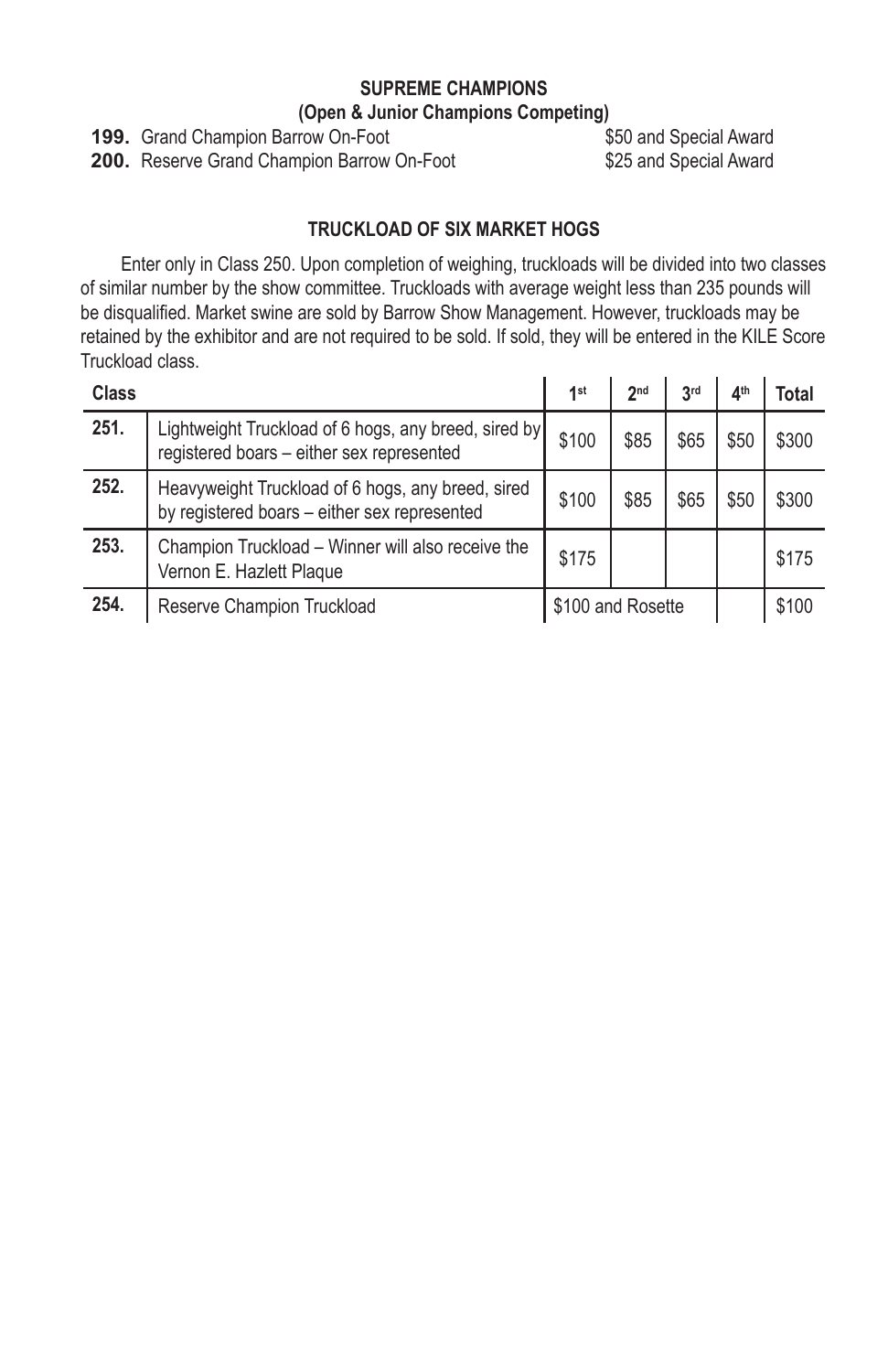## **OPEN BARROWS KILE SCORE ALL BREEDS**

#### **ENTRIES IN THESE CLASSES WILL BE AUTOMATIC.**

#### **PREMIUMS OFFERED – ALL PREMIUMS ARE SUBJECT TO CHANGE BY SHOW MANAGE‑ MENT DEPENDENT UPON FUNDING SUPPORT. PLACE**

|                                                                               |                                                                                                                                                                                         | PLAUE        |               |    |    |    |    |                                       |    |    |    |    |    |                |    |                                                    |
|-------------------------------------------------------------------------------|-----------------------------------------------------------------------------------------------------------------------------------------------------------------------------------------|--------------|---------------|----|----|----|----|---------------------------------------|----|----|----|----|----|----------------|----|----------------------------------------------------|
| Class                                                                         | 1                                                                                                                                                                                       | $\mathbf{2}$ | 3             | 4  | 5  | 6  | 7  | 8                                     | 9  | 10 | 11 | 12 | 13 | 14             | 15 | ++Total                                            |
|                                                                               | 201. Single Purebred Barrow KILE Score (235-250 pounds live weight)                                                                                                                     | 135 130 95   |               | 70 | 60 | 50 | 45 | 45                                    | 45 | 45 | 25 | 25 | 25 | 25             | 25 | \$845                                              |
|                                                                               | 202. Single Purebred Barrow KILE Score (251-265 pounds live weight)                                                                                                                     |              | 135 130 95 70 |    | 60 |    |    | 50 45 45                              | 45 | 45 | 25 | 25 | 25 | 25             | 25 | \$845                                              |
|                                                                               | 203. Single Purebred Barrow KILE Score (266-280 pounds live weight)                                                                                                                     |              | 135 130 95 70 |    | 60 |    |    | 50 45 45                              | 45 | 45 | 25 | 25 | 25 | 25             | 25 | \$845                                              |
|                                                                               | 204. Single Crossbred Barrow KILE Score (235-250 pounds live weight)                                                                                                                    | 135 130 95   |               | 70 | 60 | 50 | 45 | 45                                    | 45 | 45 | 25 | 25 | 25 | 25             | 25 | \$845                                              |
|                                                                               | 205. Single Crossbred Barrow KILE Score (251-265 pounds live weight)                                                                                                                    | 135 130 95   |               | 70 | 60 | 50 |    | 45 45                                 | 45 | 45 | 25 | 25 | 25 | 25             | 25 | \$845                                              |
|                                                                               | 206. Single Crossbred Barrow KILE Score (266-280 pounds live weight)                                                                                                                    | 135 130 95   |               | 70 | 60 | 50 | 45 | 45                                    | 45 | 45 | 25 | 25 | 25 | 25             | 25 | \$845                                              |
|                                                                               | ++ All eligible carcasses not placed but meeting certification requirements,<br>42.5% primal or greater, will receive \$25.00.                                                          |              |               |    |    |    |    |                                       |    |    |    |    |    |                |    |                                                    |
| Classes 207 through 226 - Breed & Crossbred Champions KILE Score              |                                                                                                                                                                                         |              |               |    |    |    |    | - Breed & Crossbred Reserve Champions |    |    |    |    |    | \$150<br>\$75  |    |                                                    |
| <b>OPEN CHAMPIONS</b>                                                         |                                                                                                                                                                                         |              |               |    |    |    |    |                                       |    |    |    |    |    |                |    |                                                    |
|                                                                               | 236. Champion Barrow KILE Score<br>237. Reserve Champion Barrow KILE Score                                                                                                              |              |               |    |    |    |    |                                       |    |    |    |    |    | \$250<br>\$200 |    |                                                    |
|                                                                               |                                                                                                                                                                                         |              |               |    |    |    |    |                                       |    |    |    |    |    |                |    | Total Open Barrow KILE Score Premium \$5,920       |
| <b>GRAND CHAMPIONS</b> - (Open Barrow and Junior Barrow, Champions Competing) | 238. Grand Champion Barrow KILE Score<br>239. Reserve Grand Champion Barrow KILE Score                                                                                                  |              |               |    |    |    |    |                                       |    |    |    |    |    |                |    | \$500 and Special Award<br>\$250 and Special Award |
|                                                                               |                                                                                                                                                                                         |              |               |    |    |    |    |                                       |    |    |    |    |    |                |    |                                                    |
|                                                                               | <b>KILE Score Truckload Class</b><br>Entry in this class will be automatic for those truckloads sent to slaughter. Five of the six animals must<br>certify to be eligible for premiums. |              |               |    |    |    |    |                                       |    |    |    |    |    |                |    |                                                    |

| <b>240.</b> Champion KILE Score Truckload         | \$100 |
|---------------------------------------------------|-------|
| <b>241.</b> Reserve Champion KILE Score Truckload | \$85  |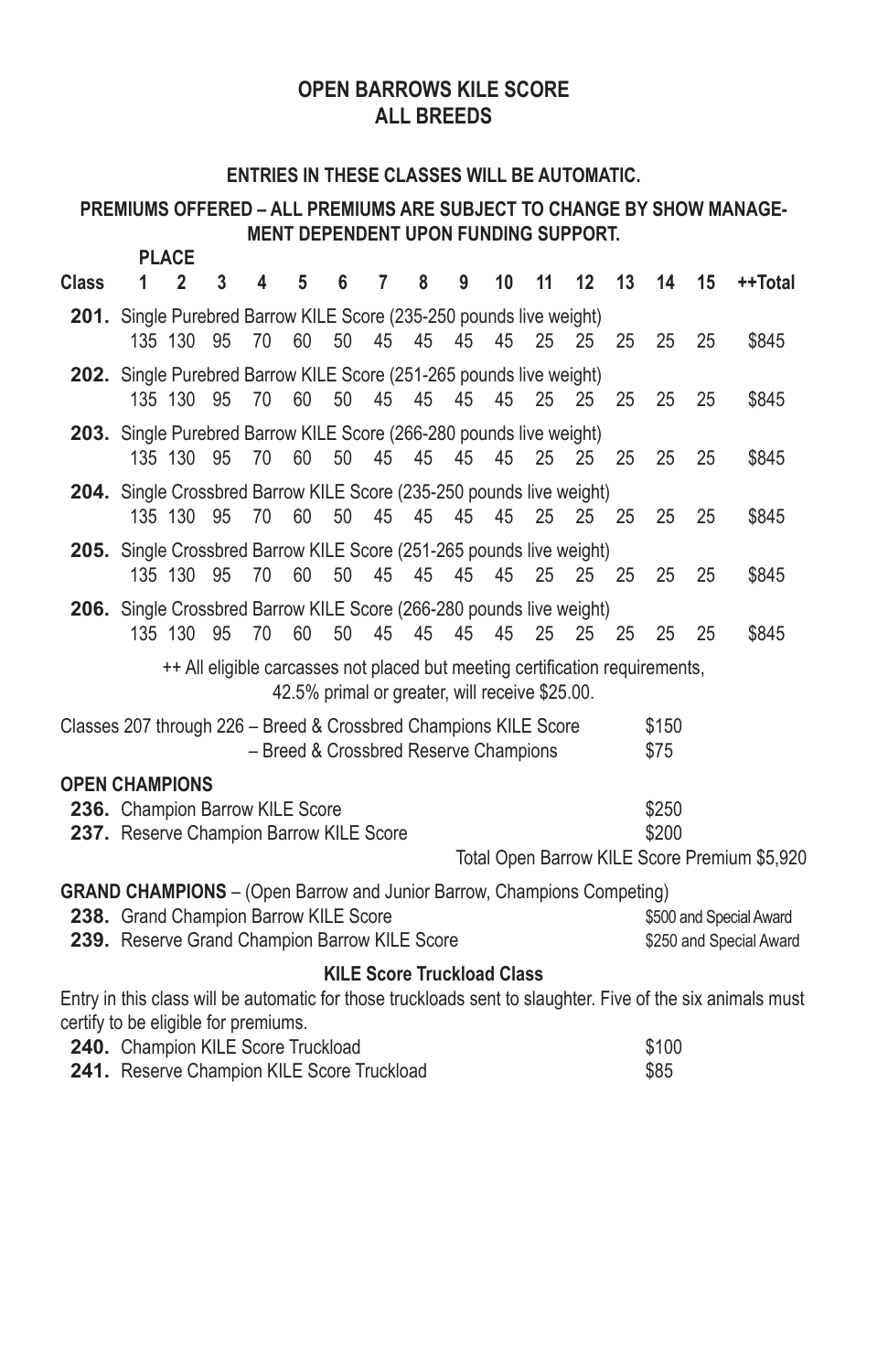#### **SWINE BREED ASSOCIATION SPECIALS**

#### **BERKSHIRE**

The AMERICAN BERKSHIRE ASSOCIATION, Amy Smith, C.E.O., 2637 Yeager Rd., West Lafayette, IN 47906, offers a plaque to the overall Grand Champion Market Barrow live and/or carcass if the animal is from a recorded Berkshire litter and the Association is supplied a photo and story within 30 days of the show.

**A Berkshire shall be:** (1) A black-and-white animal with erect ears exhibiting Berkshire character. (2) A Berkshire must have white on all four legs, face, and tail (unless tail is docked). One of the white leg points may also be missing. (3) Must be ear notched within seven days of birth. (4) A Berkshire must NOT have a solid white or a solid black face from the ears forward. (5) A Berkshire must NOT have a solid black nose (rim of nose). (6) White is allowed on the ears, but NO solid white may appear on the ears. (7) Occasional splash of white may appear on the body.

#### **CHESTER WHITE**

The CHESTER WHITE SWINE ASSOCIATION, Box 9758, Peoria, IL 61612, offers the following special prizes providing they are purebred Chester White from a recorded litter, and providing the owner furnishes the Association with a picture and story of the winning animals: Grand Champion Barrow On-Foot \$50; Grand Champion Barrow KILE Score \$50.

#### **DUROC, HAMPSHIRE, LANDRACE, & YORKSHIRE**

The NATIONAL SWINE REGISTRY, Clay Zwilling, VP Member Outreach & Youth Development, 2639 Yeager Rd., West Lafayette, IN 47906, offers \$100 to the owner of the Grand Champion barrow overall breeds in the on-foot show, provided the barrow is a registered DUROC, HAMPSHIRE, LAND-RACE, or YORKSHIRE and is from a recorded litter. The owner must provide proof of registration and a picture to receive their award.

The NATIONAL SWINE REGISTRY offers \$100 to the owner of the Grand Champion carcass overall breeds, provided the carcass is a registered DUROC, HAMPSHIRE, LANDRACE, or YORK-SHIRE. The owner must show proof of a matching ear notch with a registration paper to receive this award.

All award winners must submit proof of registry and supply appropriate picture to the NATIONAL SWINE REGISTRY within 60 days of the show to receive their award.

#### **POLAND CHINA**

The POLAND CHINA RECORD ASSOCIATION, Jack Wall, CEO, Box 9758, Peoria, IL 61612, offers the following awards for Grand Champion market hogs over all breeds, if they are from a recorded Poland China litter and a picture of the winning entry, barrow certificate, and certification by Keystone International Livestock Exposition is sent within 30 days to the Poland China Record Association: Grand Champion Barrow On-Foot-Trophy; Grand Champion Barrow KILE Score-Trophy.

#### **SPOTTED SWINE**

The NATIONAL SPOTTED SWINE RECORD, INC., Jack Wall, CEO, Box 9758, Peoria, IL 61612, offers the following:

#### **OPEN BARROW SHOW**

- **1.** \$50 to the Grand Champion Barrow over all breeds if a crossbred sired by a recorded Spotted boar.
- **2.** \$50 to the Grand Champion Barrow over all breeds provided the exhibitor is a member of the National Record and the barrow is from a verified litter reported with the National Record.
- **3.** \$50 to the Grand Champion KILE Score over all breeds provided the exhibitors are members of the National Record and the barrows are verified from a litter reported with the National Record.
- **4.** \$50 to the Grand Champion Truckload over all breeds provided the exhibitor is a member of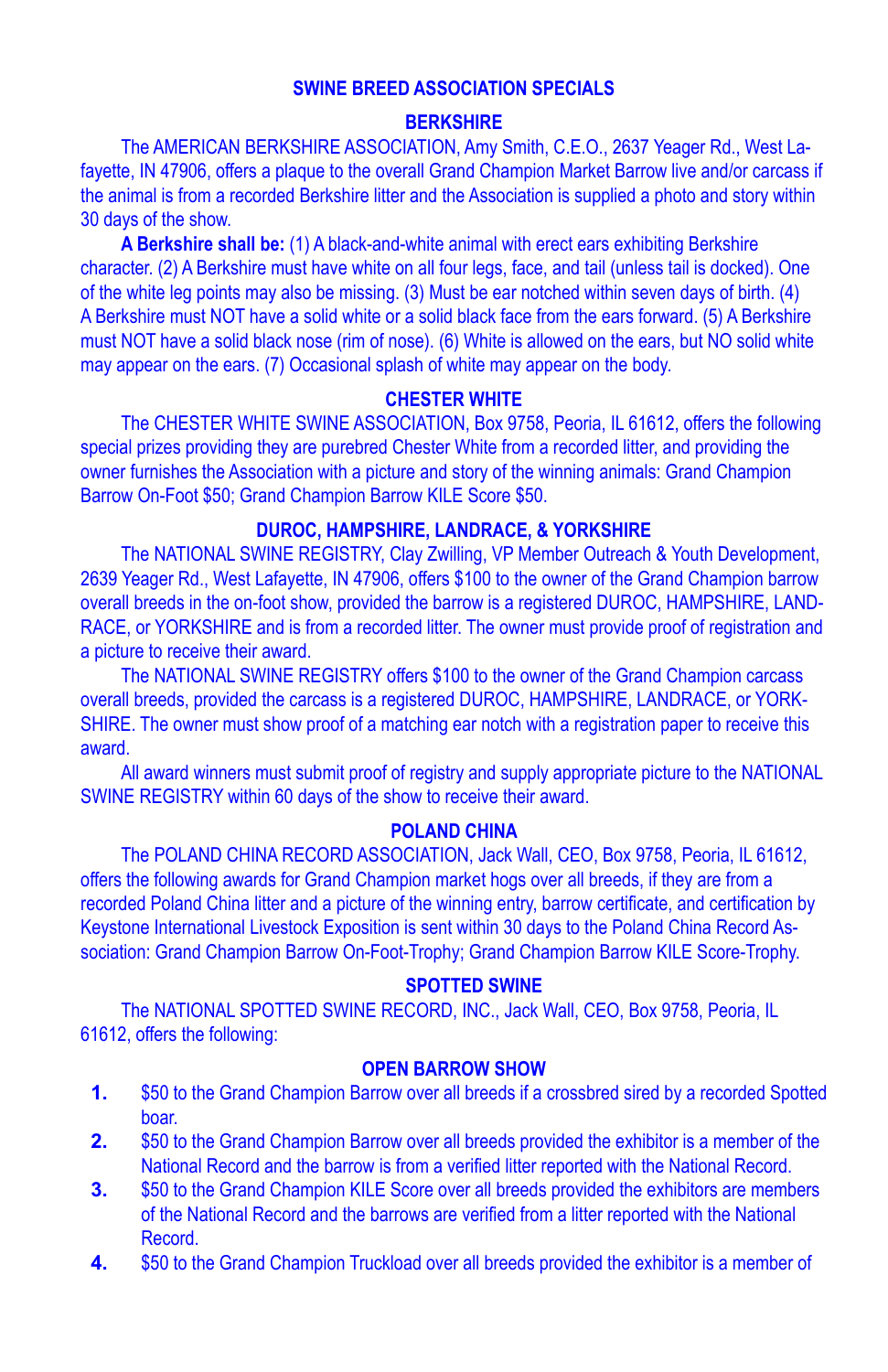the National Record and the individuals in the load are from verified litters reported with the National Record.

## **SPECIAL AWARD ‑ TRUCKLOADS**

The exhibitor of the Champion Truckload of Market Hogs will receive the Vernon E. Hazlett Plaque. This award is presented in his memory by Jean, Scott, and Kristen Hazlett.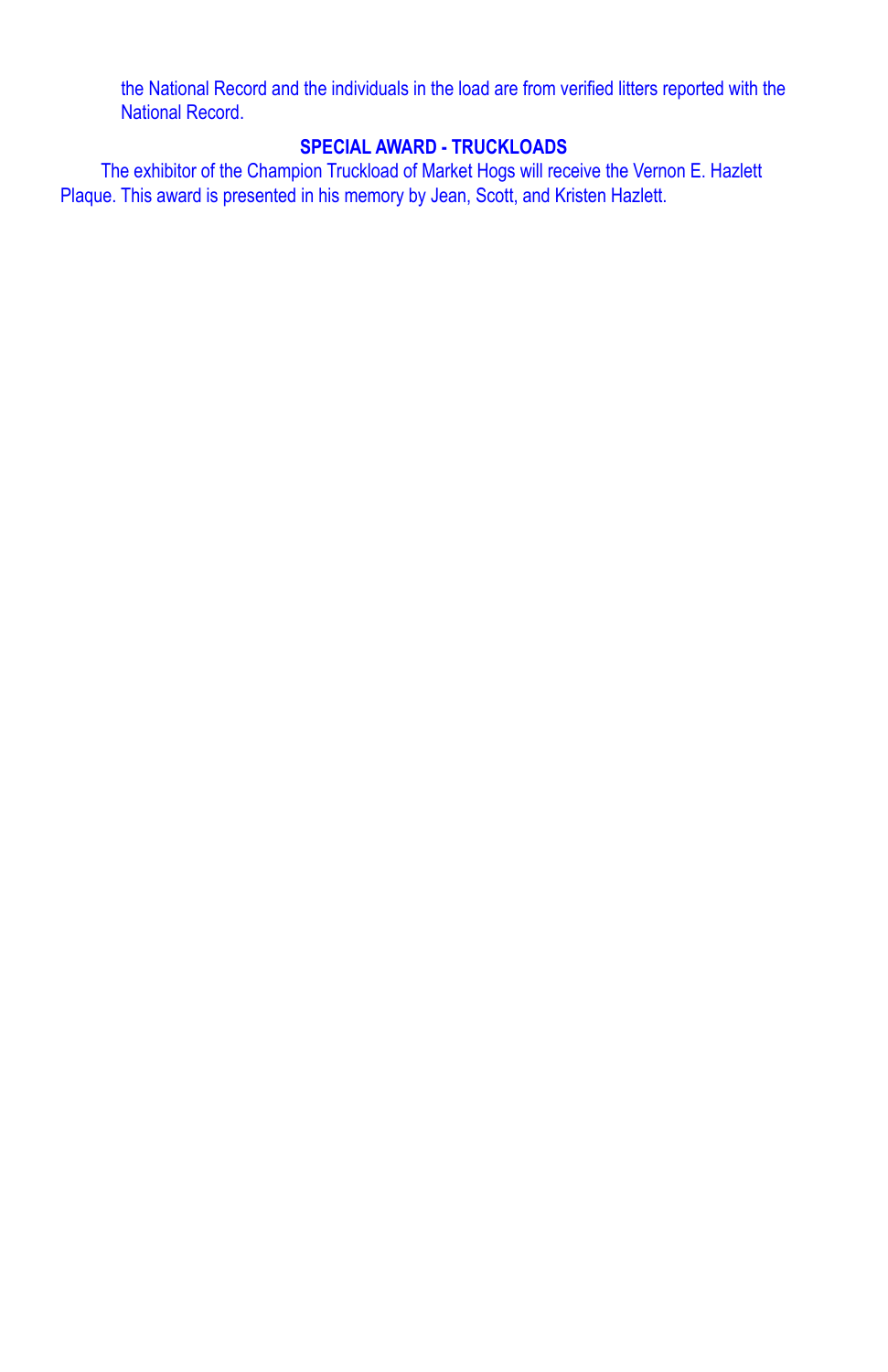## **JUNIOR BARROWS**

#### *Superintendent:* **Brian McAllister**, Douglassville, PA , (814) 280-5437

## **SPECIAL RULES FOR JUNIOR BARROWS**

- **1.** In addition to these Special Rules, this department is subject to the General Rules and Regulations as stated in this Premium List.
- **2. SCHEDULE OF EVENTS** See Swine General & Health Rules.<br>**3.** Entries must comply with all rules of Open Barrows (previously liste
- **3.** Entries must comply with all rules of Open Barrows (previously listed) except for rules 3, 4b, 4d, and 4e.
- **4. ENTRY FEE** \$25 per head until September 1, 2022. \$40 late entry fee. A valid PQA card is required for all entries. Late entries will be accepted up until one week from show date. **NEW RULE:** Minimum of two and a maximum of five animals allowed per pen. Pens also used for Open Show animals must pay Open Show fees in addition to Barrow Show fees. ALL exhibitors must purchase a minimum of one pen per each show entered.
- **5. All premiums are subject to change by the KILE Executive Committee dependent upon funding support.**
- **6. ENTRY LIMIT** Each exhibitor is limited to three entries.

# **7. EXHIBITOR ELIGIBILITY** –

- Entry must be in one name only.
- b. Youth must be less than 21 years old on the day of the show.
- **8. RESPONSIBILITY FOR ENTRIES** The exhibitor is responsible for making proper entries and the certification of project animals. Entry fees of ineligible animals and entry fees of animals that do not appear at the EXPOSITION will be forfeited.
- **9. BEDDING** Straw and ground corncobs are the only bedding materials permitted. A deduction in premiums will be made for use of other materials. Initial bedding will not be provided. It must be furnished by the exhibitor or purchased at the feed room.
- **10. TRAILERS** Trailers will be permitted to park on-site as space permits. Off-site parking is encouraged. See the map for parking directions.
- **11.** A committee representing Show Management will observe the handling of all animals, both in and out of show ring, and will have the authority to disqualify any exhibitor for unethical practices.
- **12. GROOMING** No dressing other than water may be used on the animals. Penalty will be immediate disqualification from the show. Barrows must not be slick shorn.
- **13. SHOWING** Junior exhibitors must show their own swine unless physically impaired. If two animals are entered in the same class, the second animal must be shown by another junior exhibitor. With no lower age limit, junior exhibitors must still be physically capable of showing their own swine. Exhibitors unable to control their animal will be dismissed from the ring.
- **14. SUPERVISION** All junior exhibitors must be under the supervision of the parent or another qualified adult who is responsible for housing arrangements, conduct, and general well-being of the exhibitor.
- **15. KILE SCORE EVALUATION** The top barrows in each class will be automatically entered in the KILE Score classes. All market swine, except underweight hogs, must be sold directly as arranged by Barrow Show Management.
- **16. JUNIOR CHAMPION BARROW ON‑FOOT** Will compete on Sunday, October 10, for Grand Champion Barrow On‑Foot.
- **17. JUNIOR CHAMPION BARROW KILE SCORE** Will compete for Grand Champion KILE Score.
- **18. OUTSTANDING ACCOUNTS** If monies are owed to the show for any reason, the premium checks will be held until restitution is made of the outstanding accounts.